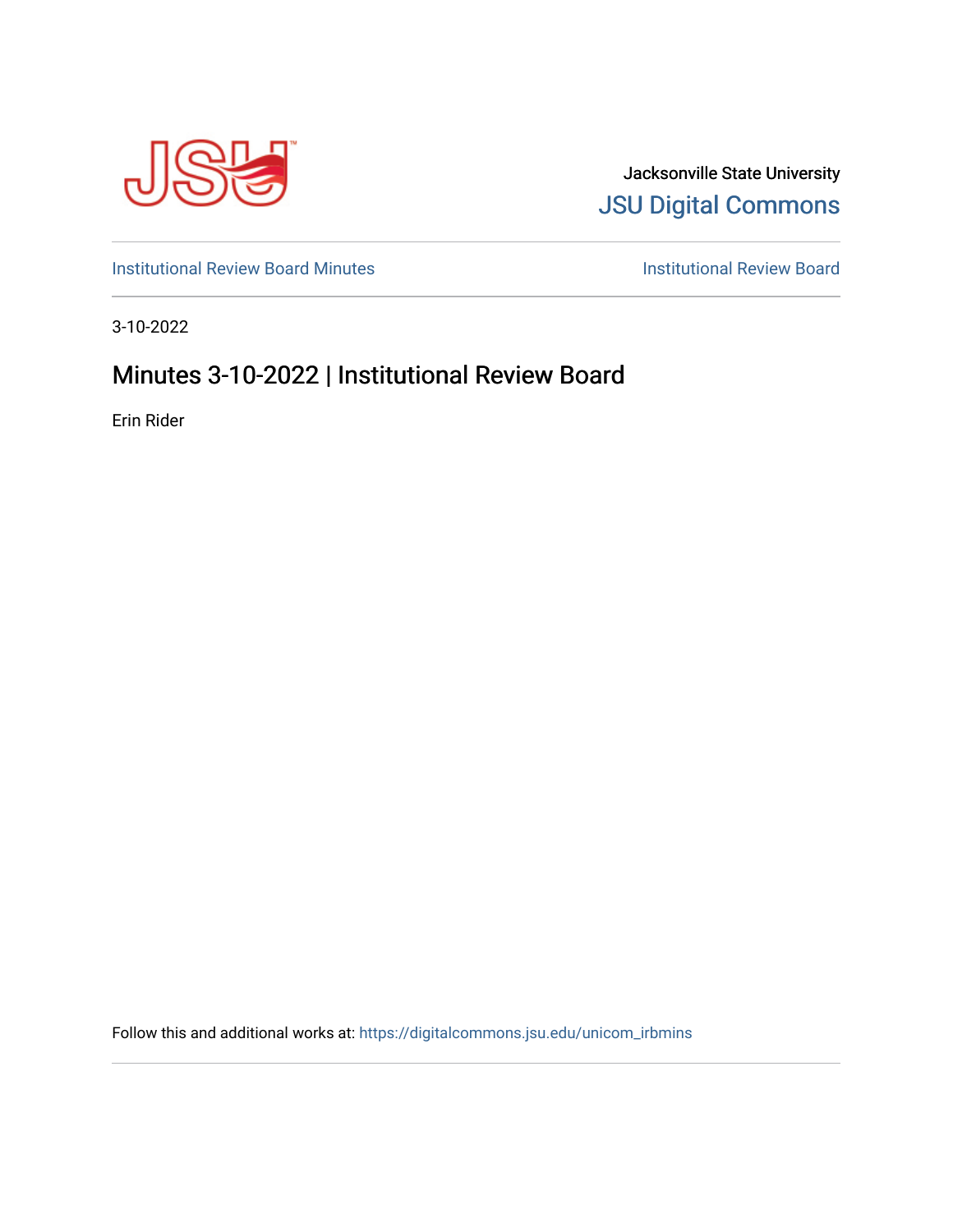

## **Jacksonville State University Committee Minutes**

**Present:** Dr. Erin Rider, Dr. Douglas Stephens, Tim Whittemore, Dr. Sharifah Albraiki, Dr. Mary Anne Templeton (Troy University), Lynn Garner, Jennifer Mead, Dr. Michael Wetherholt

**Absent:** N/A

**Guests:** N/A

| <b>Item</b>                                           | <b>Discussion</b>                                                                                                                                                                                                                                                                                                                                                                                                                                                             | <b>Decision/Action</b>                                                                                                                      |
|-------------------------------------------------------|-------------------------------------------------------------------------------------------------------------------------------------------------------------------------------------------------------------------------------------------------------------------------------------------------------------------------------------------------------------------------------------------------------------------------------------------------------------------------------|---------------------------------------------------------------------------------------------------------------------------------------------|
| <b>Call to Order</b>                                  | 1:30pm by Jennifer Mead                                                                                                                                                                                                                                                                                                                                                                                                                                                       |                                                                                                                                             |
| <b>Old Business</b>                                   | N/A                                                                                                                                                                                                                                                                                                                                                                                                                                                                           |                                                                                                                                             |
| Introductions-<br><b>IRB</b><br><b>Administrators</b> | Dr. Michael Wetherholt, Human Protections Administrator,<br>Senior Director, Office of Sponsored Programs<br>Ms. Lynn Garner, Associate Human Protections Administrator,<br>Assistant Director, Office of Sponsored Programs<br>Ms. Jennifer Mead, Assistant Human Protections Administrator,<br>Post Award Coordinator, Office of Sponsored Programs                                                                                                                         |                                                                                                                                             |
| <b>Introductions-</b><br><b>IRB Members</b>           | Dr. Erin Rider, IRB Chair (2021), Dept. Head, Sociology &<br><b>Political Science</b><br>Dr. Douglas Stephens, IRB Member (2021), Assistant Professor,<br>Nursing<br>Dr. Mary Anne Templeton, External IRB Member (2021),<br>Associate Provost, Dean of the Graduate School, Troy<br>University<br>Dr. Sharifah Albraiki, IRB Member (2022), Assistant Professor<br>of Chemistry<br>Mr. Tim Whittemore, IRB Member (2022), Assistant Professor,<br><b>Fine Arts Librarian</b> |                                                                                                                                             |
| <b>Exempt/Expedited</b><br><b>Protocols</b>           | Most often<br>Plan for handling Exempt/Expedited Protocols. On average we<br>receive approximately 121 exempt/expedited protocols per<br>calendar year (2021). In 2021, this became burdensome to the<br>chair to review all of these, and IRB members also were on the<br>committee but rarely were able to contribute except for full<br>reviews.                                                                                                                           | Send out<br>exempt/expedited<br>application to<br>one committee<br>member for<br>initial review,<br>then chair to<br>review to<br>determine |